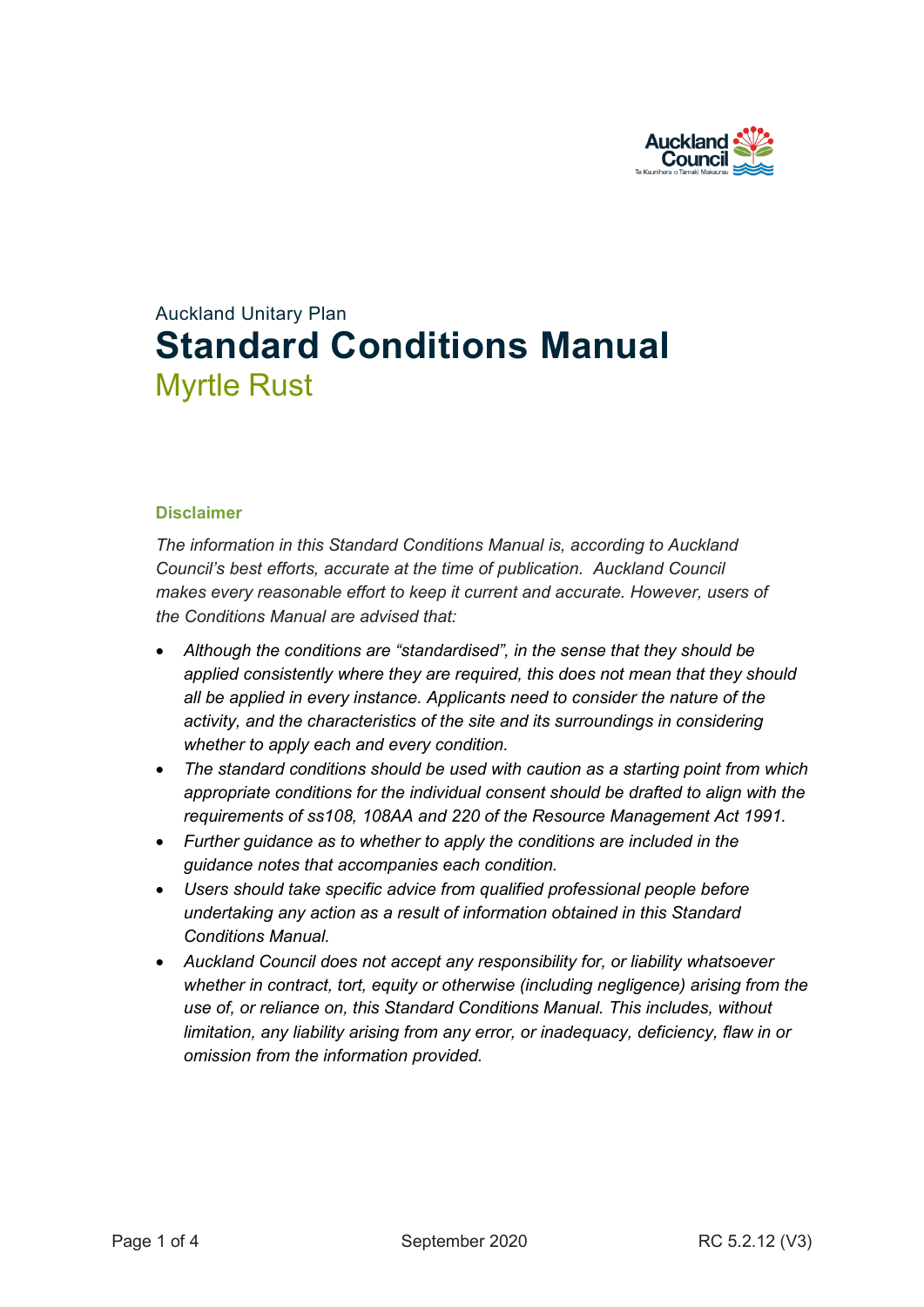# **Introduction**

The condition below "Certification of Myrtaceae species for planting" relates to the management of Myrtle rust (*Austropuccinia psidii*) which is a serious fungal disease that affects plants in the myrtle family (family Myrtaceae). The disease has recently (May 2017) been detected in a number of New Zealand locations for the first time.

## **Myrtle Rust and its management in the industry**

Myrtle rust is found in many parts of the world including New Caledonia and all along Australia's eastern seaboard. Myrtle rust spores are microscopic and can easily spread across large distances by wind, or via insects, birds, people, or machinery. The spores are thought to be capable of crossing the Tasman Sea from Australia to New Zealand on wind currents.

The disease poses a severe threat to important native species including manuka and kanuka, which are commonly used in revegetation plantings, along with pohutukawa, various rata species and swamp maire. The disease also affects a range of exotic species such as eucalyptus, feijoa, guava and bottlebrushes.

The Ministry for Primary Industries (MPI) is the lead agency responsible for the response to myrtle rust. Under the Biosecurity Act, myrtle rust has legal status as a Notifiable and Unwanted Organism. Any suspect finds should be reported directly to MPI in the first instance (and copy to the Auckland Council Biosecurity Group). Further information on the disease, including how to recognise it and what to do if it is suspected, is on the MPI website:

<https://www.mpi.govt.nz/protection-and-response/responding/alerts/myrtle-rust/>

The NZ Plant Producers Incorporated (NZPPI) has developed a series of Myrtle Rust Risk Management Protocols for industry members to manage the risk of infection and spread of the disease. All nurseries must provide a Nursery Dispatch Protocol: Myrtle Rust with any consignment of Myrtaceae species to ensure standards and protocols have been met. The Nursery Dispatch Protocol: Myrtle Rust can be found on the NZPPI website [www.nzppi.co.nz/myrtlerust.](http://www.nzppi.co.nz/myrtlerust) Additional information to manage risks for growing, transporting and planting Myrtaceae species can be found on the website.

## **The Council's obligations in relation to Myrtle Rust**

Both the RMA and the Biosecurity Act have roles to play in the protection of indigenous biodiversity. Sections 30 and 31 of the RMA require the council to maintain indigenous biological diversity. The AUP (OP) contains objectives, policies and rules that aim to achieve that responsibility. The Council's obligation to maintain indigenous biological diversity requires it to manage the risk of infection and spread of Myrtle rust.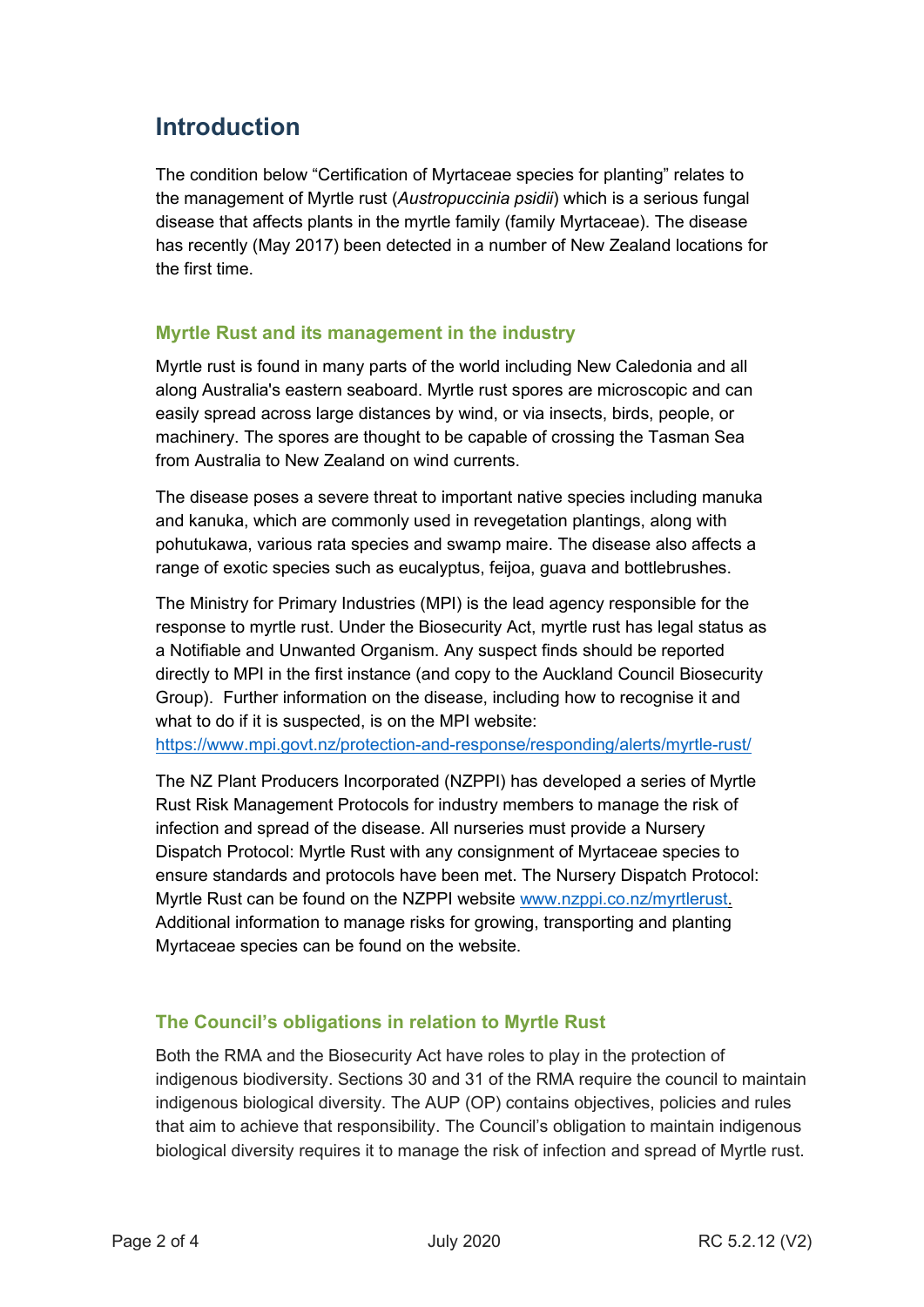The risk of infection and spread of the disease can be managed though a condition about the use of the Myrtaceae species in planting. Conditions should be imposed on any planting proposed or required by resource consent to ensure that no adverse effects on ecological and biodiversity values occur.

Planting is usually required as mitigation when existing trees are removed or through indigenous revegetation planting for subdivision. Planting might have an amenity function or an ecological function. It is important to note that the success of the planting may be jeopardised by the disease and therefore the aim of the planting may not be able to be achieved if the planting fails. If the planting is, for example, to provide visual shelter or to enhance streetscape environment and that planting fails due to Myrtle rust, the outcomes sought by the conditions may not be met. Therefore both for amenity and ecological reasons it is important to impose the below condition.

Where your discretion is unfettered (discretionary or non-complying consents) you should be considering maintenance of indigenous biodiversity in your report. If your consent is a controlled activity or restricted discretionary activity you will have to look to the matters for control or discretion to see whether you can impose the below condition.

# **Relevant AUP(OP) objectives and policies**

#### Vegetation management

Within chapter E15 Vegetation Management and biodiversity, all RDA activities have a matter for control relating to ecological values (E15.8.1(a)(i)). In addition, there is also a matter relating specifically to mitigation measures (such as planting) (E15.8.1(h)) which can be relied upon to impose the below conditions.

| Vegetation<br>management | Permitted  | Controlled | Restricted<br>Discretionary     | Discretionary                   | Non<br>complying                |
|--------------------------|------------|------------|---------------------------------|---------------------------------|---------------------------------|
| Auckland<br>Wide         | No control | No control | Conditions<br>can be<br>imposed | Conditions<br>can be<br>imposed | Conditions<br>can be<br>imposed |

#### Subdivision

Subdivision both in urban (Chapter E38) and rural (Chapter E39) areas often involves vegetation protection or revegetation. Appendix 15 sets out the requirements for legal protection of SEAs and revegetation planting, including the requirement for ongoing and effective pest control (e.g. 15.4.2(f), 15.1(1)). Appendix 16 relates to rural subdivision and sets out indigenous planting plan requirements. Subdivision creating additional sites through protection of indigenous vegetation has specific standards that ensure that pest species are controlled and on-going maintenance of pests is achieved. This can appropriately include conditions about the spread of myrtle rust.